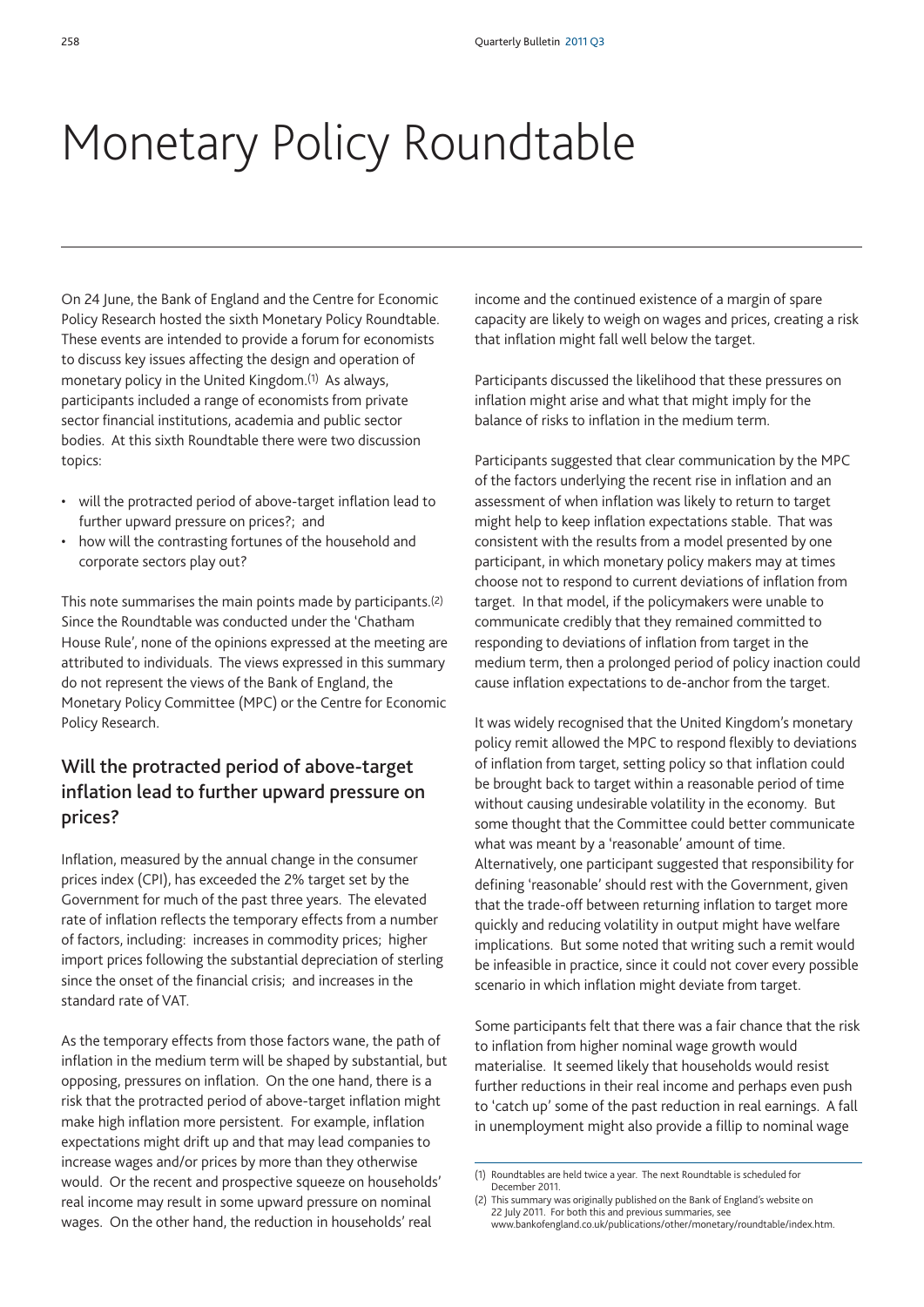growth. But a rise in nominal wage growth might generate less upward pressure on inflation if it was accompanied by a rise in productivity, as that would increase companies' scope to grant larger pay increases without the need to raise prices too. One participant suggested that households' real income would continue to be squeezed: the depreciation of sterling since the onset of the financial crisis should, other things being equal, lead to a fall in the price of UK exports relative to the price of UK imports — the United Kingdom's terms of trade — and that would necessitate a corresponding decline in UK households' real purchasing power.

There was some discussion of whether the pass-through of higher import prices following sterling's depreciation might generate additional inflationary pressures in the medium term. One participant noted that it would take time for a relative price shock, such as an exchange rate depreciation, to propagate through the economy because of nominal rigidities. For example, not all companies are able to adjust their prices immediately in response to the shock. And businesses competing against those companies may adjust their prices more slowly than they are able to. But a range of evidence, including a comparison of consumer price levels in the United Kingdom, United States and euro area, suggested that there had already been substantial pass-through of the rise in import prices caused by the depreciation. Some participants contrasted that with the depreciation of sterling in 1992, when there was little evidence to suggest that substantial pass-through occurred.

Many participants thought that there would be substantial downward pressures on inflation in the medium term. For example, one participant stressed that the outlook for demand remained unusually weak. Historical experience suggested that the recovery from a financial crisis, and the recession that accompanied it, would be slow. And the fiscal consolidation was likely to weigh further on demand. Moreover, money growth remained subdued.

Some participants also emphasised that the current stance of monetary policy was likely to be tighter than implied by Bank Rate or the yields on government bonds. The onset of the financial crisis had been accompanied by a tightening of credit conditions, which had not yet fully unwound. As a result, the spreads of loan rates faced by households and businesses over Bank Rate were much higher than before the crisis, and the availability of credit for some borrowers remained limited.

Participants also discussed whether there would be merit in changing the measure of inflation specified in the MPC's remit from CPI to one that excluded the volatile prices of 'non-core' items, such as food and energy. Some thought that switching to a measure of core inflation, while desirable in theory, would be impractical in the current environment, since there was a

risk that changing the measure would destroy confidence in the MPC's commitment to the inflation target. Others argued that such a change was not even desirable, for example because there was little justification for targeting a price index that did not include every item consumed by the typical household. Indeed, the flexibility in the current monetary policy remit already enables the MPC to look through volatility in inflation caused by one-off shocks to the price of any item. But that flexibility did not allow the MPC to disregard the price of non-core items completely, as it would do if it were to target core inflation, because it has to take into account any trends in non-core prices when setting policy.

## **How will the contrasting fortunes of the household and corporate sectors play out?**

One participant set the scene by arguing that the *Inflation Report* forecasts for GDP growth in the past three years had been too optimistic. The current projection is based on a rebalancing of the UK economy, away from consumer and government spending, towards net trade and business investment. Such a large switch would be historically unusual. The speaker noted that this recession had been deep compared to previous ones, though judging the scale of the slowdown and recovery in GDP relative to trend was sensitive to the estimate of potential output.

The 'domestically orientated' service sector recovery was much less pronounced than the more 'internationally focused' manufacturing rebound, following the latter's sharp decline during the recession. Meanwhile, service sector productivity growth was weak. One interpretation was that firms had found that they could adjust flexibly to the shocks, and in such a way that they were better able to retain labour. Alternatively, sluggish productivity growth could reflect weaker potential growth. One participant questioned why companies had hoarded labour if they were not investing. It was suggested that productivity might be incorrectly measured, or there might have been a switch from capital to labour in production processes.

Domestic demand in the United Kingdom had fallen more than in the euro area and the United States in the recession, and had recovered less sharply. The largest component of domestic demand, consumption, was restrained by uncertainty, tight credit, taxes and inflation. But others noted that nominal retail sales and consumer credit were buoyant, however. One participant noted the regional dimension of the public sector consolidation, with relatively low income areas disproportionately affected. But the impact on disposable income should wane, since tax increases and benefit reductions had been front-loaded. Given weak incomes, household savings had remained low, rather than picking up sharply. One participant thought that this reflected